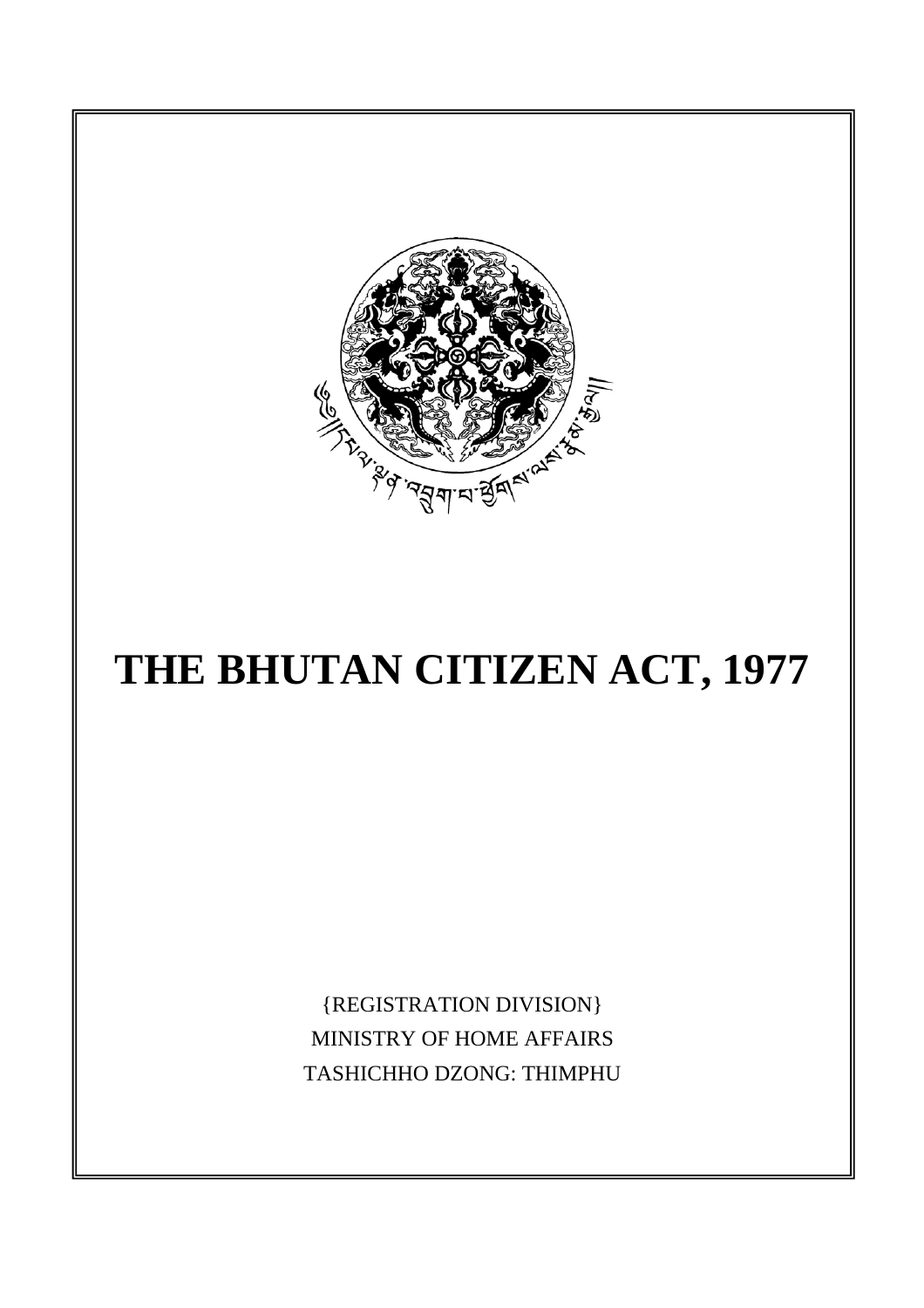# **THE BHUTAN CITIZEN ACT, 1977**

# **Conditions required for the grant of Citizenship**:

- KA 1. In the case of government servants an applicant should have completed 15 years of service without any adverse record.
	- 2. In the case of those not employed in the Royal Government, an applicant should have resided in Bhutan for a minimum period of 20 years.
	- 3. In addition, an applicant should have some knowledge of the Bhutanese language both spoken and written and the history of Bhutan . Only those applicants who fulfill the above requirements may apply for grant of Citizenship to the Ministry of Home Affairs, which will ascertain the relevant facts and submit the application to the Royal Government for further action.

## **Eligibility and Power to Grant Citizenship**:

- KHA 1. The power to grant or reject an application for Citizenship rests solely with the Royal Government. Hence, all applicants who fulfill the above conditions are not necessarily eligible for grant of Citizenship.
	- 2. Any applicant holding the Citizenship of another country or with criminal records in other countries or those who are related to any person involved in activities against the people, the Country and the King shall not be granted Citizenship even if all the other required conditions are fulfilled.
	- 3. A person granted Citizenship by the Royal Government is right to register his/her name in the record of the Royal Government from the date of the grant of Citizenship.
	- 4. All those granted Citizenship are required to take the the following oath to be administered by the Home Minister;
		- i) Henceforth, I owe elegance only to His Majesty the Druk Gyalpo of Bhutan.
		- ii) I shall abide by and observe the Laws and Rules and Regulations of the Royal Government with unswerving reverence.
		- iii) I shall observe all the customs and traditions of the people of Bhutan.
		- iv) I shall not commit any act against the TSAWASUM OF BHUTAN (the country, the people and the King).
		- v) As a citizen of Bhutan, I hereby take this oath in the name of Yeshey Goempo and undertake to serve the country to the best of my ability.

#### **Special Grant of Citizenship:**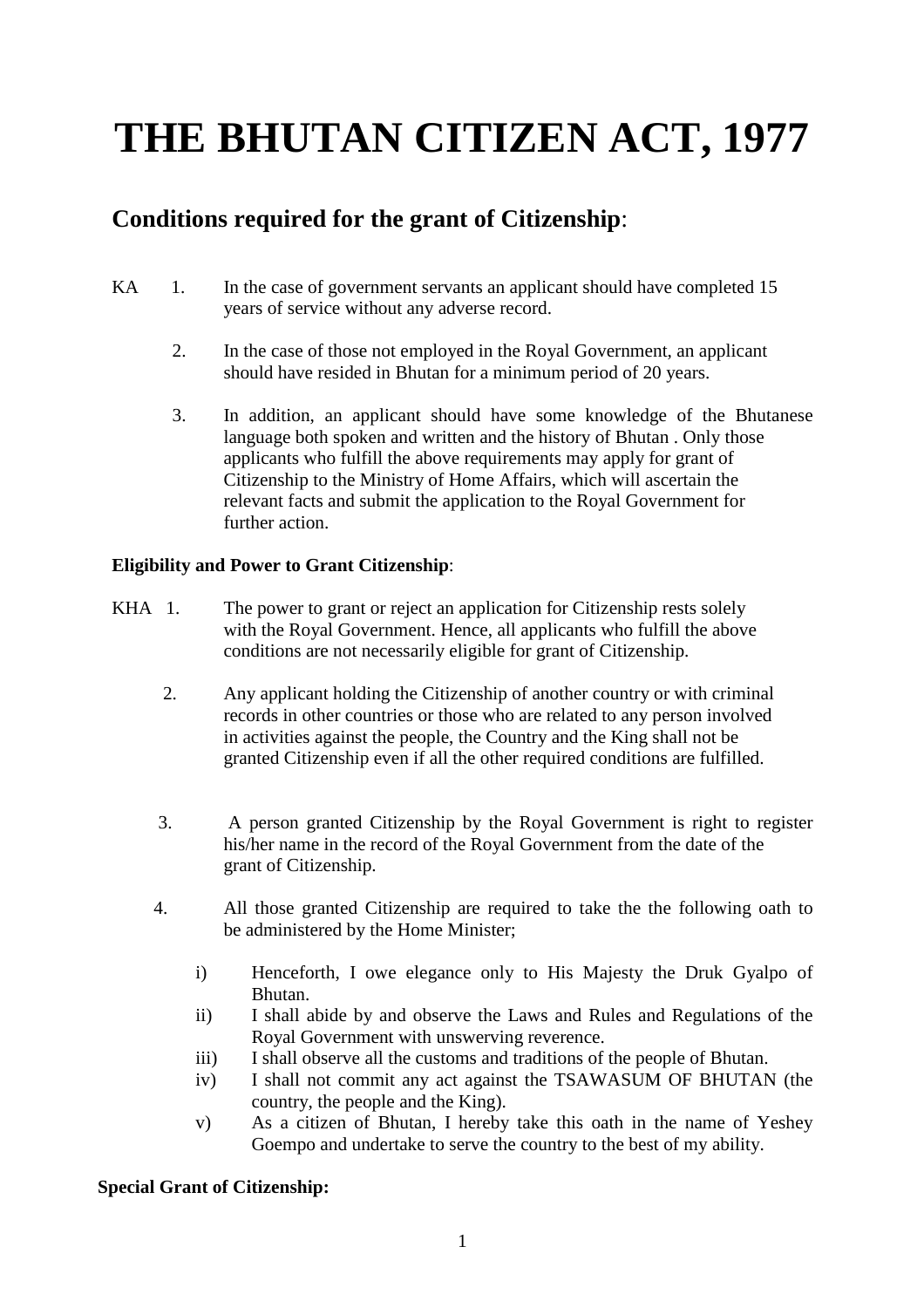GA 1. A foreigner in possession of special or extraordinary qualifications who specially require for the country will be granted citizenship without consideration of the required conditions except for the administration of the oath of allegiance.

## **Renouncement & Re-application of Citizenship:**

NGA 1. In case of a Bhutanese citizen, who having left the country returns and applies for citizenship, the Royal Government shall keep the applicant on probation for a period of at least two years. On successful completion of the probation period, the applicant will be granted citizenship provided the person in question is not responsible for any activities against the Royal Government.

 2. A foreigner who has been granted Bhutanese Citizenship may apply to the Royal Government for permission to Emigrate with his/her family. Permission will be granted after an investigation of the circumstances relating to such a request. After grant of permission to emigrate, the same person may not reapply for Bhutanese citizenship. Any family member amongs those who seek permission to leave the kingdom, who do not wish to leave and makes an application to that effect, the Home Minister will investigate the matter and will permit such persons to remain in the country after ascertaining that the country's interest is not harmed.

 3. If anyone, whether a bonafide Bhutanese citizen or a foreigner granted citizenship, applies for permission to emigrate during times of crises such as war, the application shall be kept pending until normalcy returns.

#### **Procedure for acquisition of Citizenship:**

CHA 1. When a Bhutanese woman is married to a foreigner, only she is a citizen, her husband and their children will not be considered as a Bhutanese citizens.If they desire Bhutanese citizenship, such cases will be considered in conformity with the procedure laid down in this Act applicable to foreigners applying for citizenship.

2. When a Bhutanese man is married to a foreign woman their children will considered Bhutanese. The wife will have to fulfil the requirements of this Citizenship Act as applicable to foreigners applying for Citizenship.

 3. In the case of Bhutanese citizens residing in order countries, the citizenship Law subhead KA-12 No: 2 which is reproduced below, shall be applicable.

#### **Reproduction of Thrimyic KA 12- 2**:

KA-12-2 With the exception of a genuine Bhutanese whose family is domiciled in Bhutan but he/she himself/herself has to stay away in another country in connection with the service of the Royal Government, private business or religious practices, all others who live in foreign countries and serve the government and people of such countries or have settled in a foreign country or are holding official posts in a foreign government are considered nonnationals.

#### **Registration Procedure:**